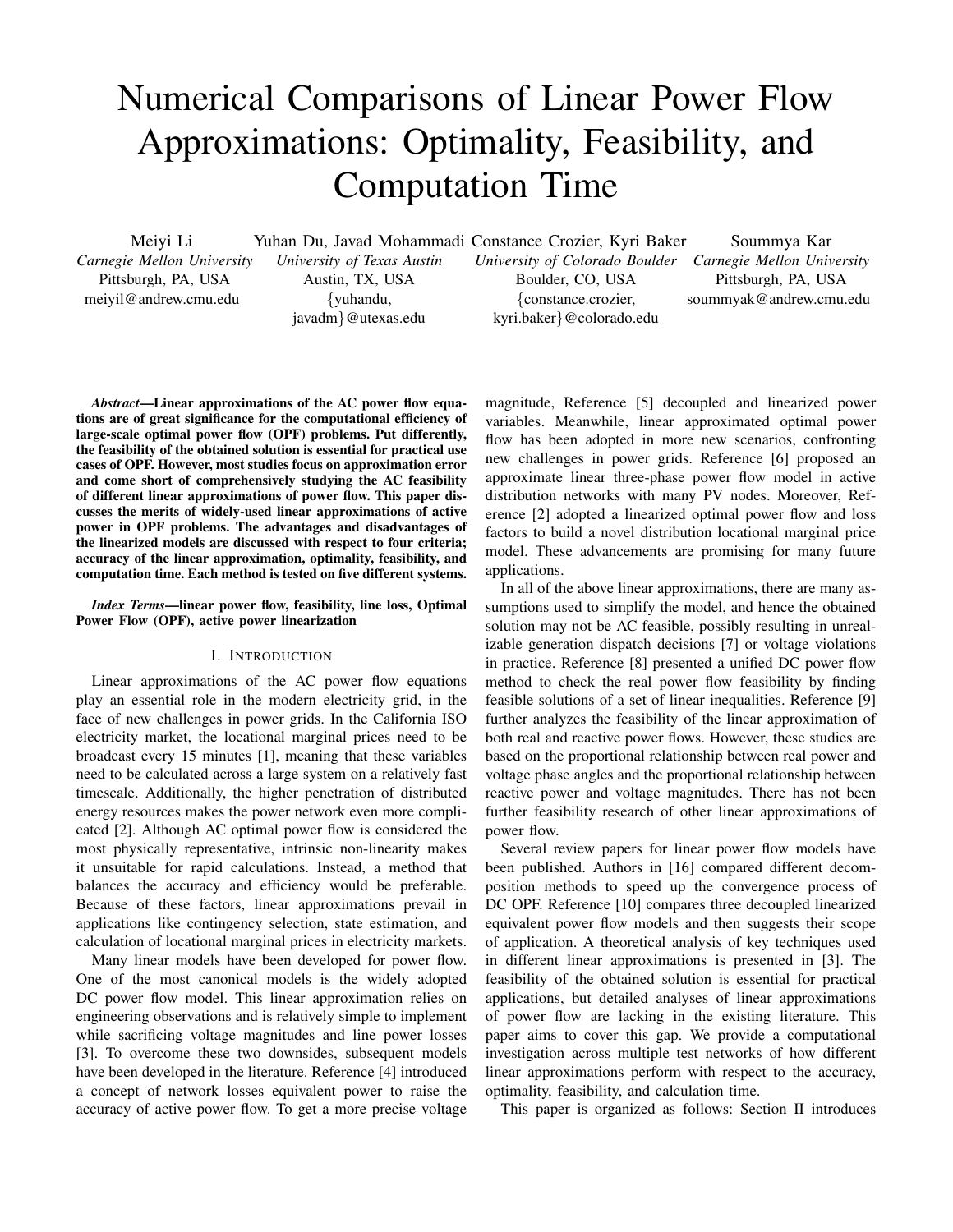five linearization methods for the AC power flow equations and further introduces two iterative methods based on linear power flow considering line loss. The accuracy, optimality, feasibility, and running time of these seven linear methods are presented in section III. Finally, section IV presents a superiority evaluation for different methods.

# II. LINEAR POWER FLOW APPROXIMATIONS

The classical AC power balance ensures that supply matches demand given network parameters. The active power balance portion of the AC power flow equations can be written as:

$$
P_i^G - P_i^L = \sum_{j \in i} P_{ij} \tag{1}
$$

$$
P_{ij} = g_{ij} \left( V_i^2 - V_i V_j \cos(\theta_i - \theta_j) - b_{ij} V_i V_j \sin(\theta_i - \theta_j) \right)
$$
\n(2)

Here,  $P_i^G$  and  $P_i^L$  denote the active power generation and load of bus i, respectively.  $V_i$  and  $\theta_i$  are the voltage magnitude and the voltage phase, respectively. Line parameters  $g_{ij}$  and  $b_{ij}$ are the conductance and the susceptance of line  $(i, j)$ . Lastly,  $P_{ij}$  is the active power flow on line  $(i, j)$ . For most scenarios in real power system (transmission network), the following engineering assumptions are often made:

1) The bus voltage magnitudes are approximately 1 p.u., which means  $V_i \approx 1$  for all *i*.

2) The absolute value of phase angle differences across branches rarely exceeds 30°, hence,  $(\theta_i - \theta_j)$  becomes small.

3) Let  $r_{ij}$  and  $x_{ij}$  denote the resistance and reactance of line  $(i, j)$ , respectively. Typically,  $r_{ij}$  is much smaller than  $x_{ij}$  for large-scale systems, that is,  $r_{ij} \ll x_{ij}$ .

## *A. Method 1: DC power flow model*

The DC power flow model is the most commonly used model due to its simplicity. The assumptions of the DC power flow model are:

$$
V_i \approx 1, \ g_{ij} \approx 0, \ -b_{ij} \approx \frac{1}{x_{ij}} \tag{3}
$$

$$
\cos(\theta_i - \theta_j) \approx 1, \ \sin(\theta_i - \theta_j) \approx \theta_i - \theta_j \tag{4}
$$

Then, (2) becomes:

$$
P_{ij} = \frac{\theta_i - \theta_j}{x_{ij}}\tag{5}
$$

## *B. Method 2: using first-order Taylor series*

A linearization of the line flow equations is proposed in [11] based on first-order Taylor series:

$$
V_i V_j \approx 1 + (V_i - 1) + (V_j - 1) = V_i + V_j - 1
$$
  
\n
$$
V_i V_j \sin(\theta_i - \theta_j) \approx \theta_i - \theta_j
$$
 (6)

Combined with the assumption of (4), the linearized active power is obtained:

$$
P_{ij} = g_{ij}(V_i - V_j) - b_{ij}(\theta_i - \theta_j)
$$
\n<sup>(7)</sup>

## *C. Method 3: modified phase angle model*

The model in [12] introduces a constant adjustment factor to minimize the estimation errors in the assumption:

$$
\sin(\theta_i - \theta_j) \approx 0.95(\theta_i - \theta_j)
$$
  
\n
$$
\cos(\theta_i - \theta_j) \approx 0.95
$$
 (8)

And by assuming  $V_i V_j \approx V_i^2$  or  $V_j^2$ , the power flow becomes:

$$
P_{ij} = 0.95(g_{ij}(V_i^2 - V_j^2) - b_{ij}(\theta_i V_i^2 - \theta_j V_j^2))
$$
 (9)

Here,  $\theta_i V_i^2$  is the modified phase angle. It is regarded as an independent variable in optimization.

## *D. Method 4: using the square of voltage*

Z. Yang also proposed a linearized OPF model in [13] which has a similar expression with (9). Apart from the assumptions of voltage angle as (4), the other assumptions of this model are:

$$
V_i V_j (\theta_i - \theta_j) \approx \theta_i - \theta_j, \ V_i V_j (\theta_i - \theta_j)^2 \approx (\theta_i - \theta_j)^2 \tag{10}
$$

Then we have:

$$
P_{ij} = g_{ij} \frac{V_i^2 - V_j^2}{2} - b_{ij} (\theta_i - \theta_j)
$$
  
+ 
$$
g_{ij} \left( \frac{(V_i - V_j)^2}{2} + \frac{(\theta_i - \theta_j)^2}{2} \right)
$$
 (11)

The linearized power flow equation then becomes:

$$
P_{ij} = g_{ij} \frac{V_i^2 - V_j^2}{2} - b_{ij} (\theta_i - \theta_j)
$$
 (12)

Here  $V_i^2$  is regarded as an independent variable.

#### *E. Method 5: modified voltage magnitude method*

The model in [14] uses the logarithmic transform of voltage magnitudes as the modified voltage magnitude:

$$
U_i = \ln V_i \tag{13}
$$

Based on the assumption that:

$$
e^{-U^i} \approx 1 - U^i
$$
,  $e^{U^j + j(\theta_i - \theta_j)} \approx 1 + U^j + j(\theta_i - \theta_j)$  (14)

we obtain the following power flow:

$$
P_{ij}(1 - U_i) = g_{ij}(U_i - U_j) - b_{ij}(\theta_i - \theta_j)
$$
 (15)

Although there is a product term  $P_{ii}(1-U_i)$  in (15), the model is fully linearized in OPF problems: 1) for PQ buses,  $\sum_{j \in i} P_{ij}$  is known; 2) for PV buses,  $U_i$  is known. Therefore, there is always only one variable in 15.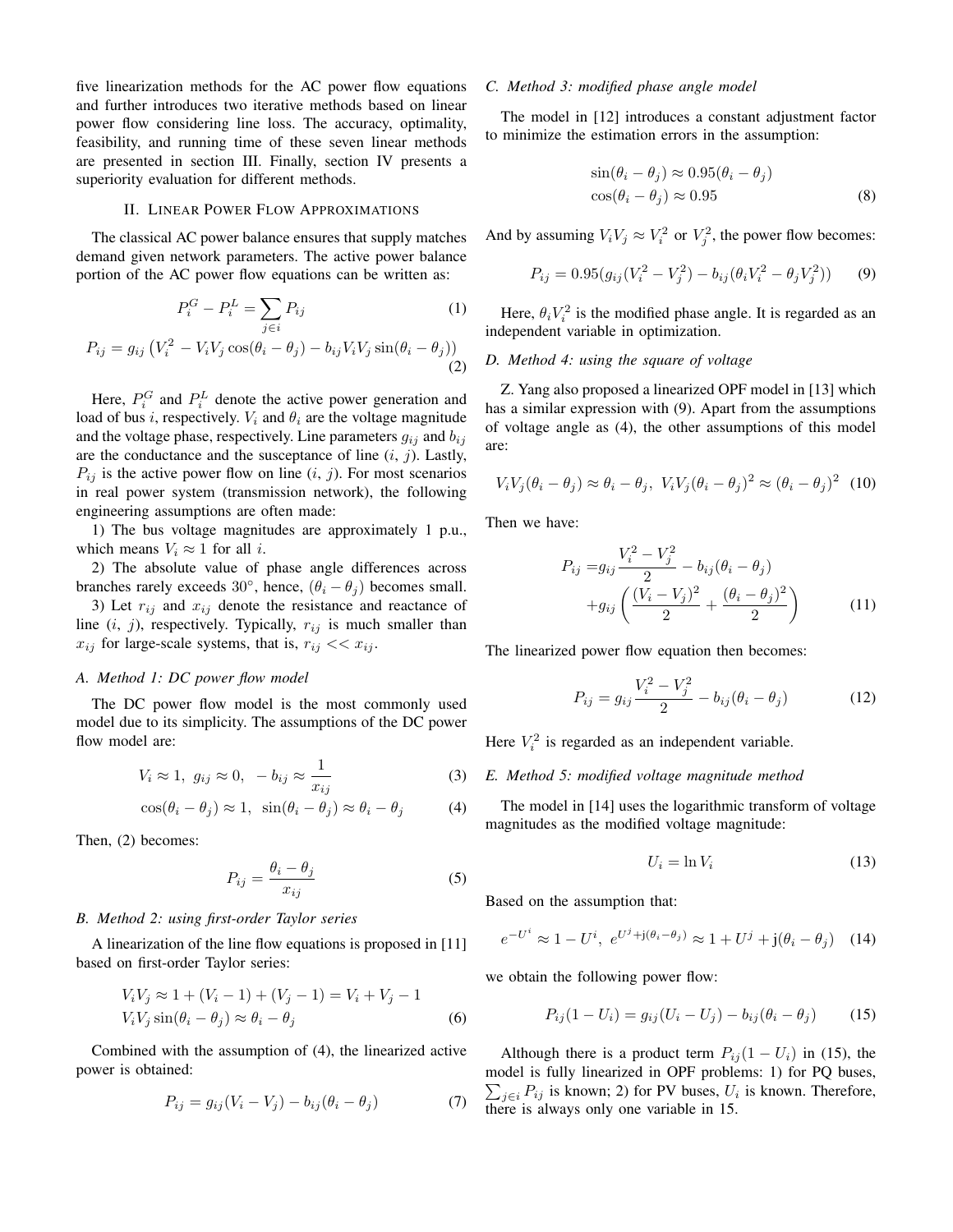| TABLE I                                      |  |
|----------------------------------------------|--|
| ERROR OF LINEAR APPROXIMATION FOR POWER FLOW |  |

| <b>Test System</b> | Method 1    | Method 2  | Method 3        | Method 4   | Method 5 |
|--------------------|-------------|-----------|-----------------|------------|----------|
| 14 bus system      | 0.0647      | 0.0050    | 0.0197          | 0.0041     | 0.0015   |
| 57 bus system      | 0.2678      | 0.0013    | 0.1400          | 0.0011     | 0.0006   |
| 200 bus system     | 0.0538      | 0.0230    | 0.0062          | 0.0228     | 0.0059   |
| 500 bus system     | 0.0638      | 0.0232    | 1.2628          | 0.0225     | 0.0060   |
| 2000 bus system    | 546627.7069 | 4021.1514 | 4481439588.9154 | 17970.2844 | 2.8350   |

#### *F. Method 6: quadratic form of line loss*

Consideration of line losses in optimal power flow problems is important to obtain a more realistic dispatch. One method to avoid implementation of the nonlinear line loss term into the optimal power flow problems is to perform an iterative approach, as shown in Fig.1. This method is usually very fast and converges in a few iterations [15]. The loss for line  $(i, j)$ can be written as:

$$
P_{ij}^{loss} = g_{ij} (V_i^2 + V_j^2 - 2V_i V_j \cos(\theta_i - \theta_j))
$$
 (16)

Reference [13] made assumptions that  $V_i \approx 1$  and  $\cos(\theta_i - \theta_i)$  $(\theta_j) = 1 - \frac{(\theta_i - \theta_j)^2}{2}$  $\frac{-b_j}{2}$ . This assumption changes (16) to,

$$
P_{ij}^{loss} = g_{ij}(\theta_i - \theta_j)^2
$$
 (17)



Fig. 1. Iterative method considering line loss.

## *G. Method 7: Proportional to power flow*

Another iterative method incorporating line loss is based on the AC model as in [3]:

$$
P_{ij}^{loss} = I_{ij}^2 r_{ij} = S_{ij}^2 r_{ij} \approx (\alpha_{ij} P_{ij})^2 r_{ij}
$$
 (18)

where  $I_{ij}$  and  $S_{ij}$  are the current and the apparent power of line  $(i, j)$ , respectively. Here,  $\alpha_{ij}$  is a scalar.

#### III. COMPARISON OF DIFFERENT METHODS

We compare the performances of the seven methods stated above in this section. We use the optimal results given in MATPOWER as the baseline and ignore the constraints for reactive power. The optimal results are denoted by \*. We

test different methods on 14 bus (i.e., case14), 57 bus (i.e., case57), 200 bus (i.e., case ACTIVSg200), 500 bus (i.e., case ACTIVSg500), and 2000 bus (i.e., case ACTIVSg2000) in MATPOWER.

### *A. Linear Approximation Error*

The comparison of the accuracy of the considered linear approximations is shown in Table I. The average error of a particular linear approximation is given as:

$$
\varepsilon = \sqrt{\frac{1}{N_r} \left( \frac{P_{ij}^{[k]}(V^*, \theta^*) - P_{ij}^* - \delta}{P_{ij}^* + \delta} \right)^2}
$$
(19)

Here,  $N_r$  is the number of lines.  $P_{ij}(V^*, \theta^*)$  is obtained by applying different methods,  $k = 1, ...5$  is the index of the method.  $P_{ij}^*$  is the result given in MATPOWER or equation (2).  $\delta$  is a small number added to avoid a zero denominator, and  $\delta = 10^{-7}$  in this paper. Since Method 6 and Method 7 are iterative methods, we don't test their performances in linear approximation. Method 1, the simplest DC model, performs the worst in terms of approximation error for most considered systems. This is understandable since the DC model is based on many assumptions. Further, we see that Method 5 is overall the most accurate linear approximation and is the most robust method. Method 5 even performs well in the 2000 bus system where all the other methods perform very badly.

#### *B. Optimality*

Next, we test the optimality of these methods. Here, Method 6 and Method 7 are based on Method 1, using four iterations. The models are tested as follows: First, we produce the output of each generator according to the linearized method. Then, we run an AC power flow using the chosen output of generators to obtain a steady-state operation. The voltage limit is ignored when obtaining the steady state. We compare this steady state with the baseline. The results are shown in Table II. We define the error of the objective function, generator outputs, and voltage as  $(20)$ ,  $(21)$ , and  $(22)$ . Here, we use superscript k to denote the results obtained by method k.  $N_g$  and  $N_b$  are the number of generators and buses, respectively.

$$
\varepsilon_f = \left| \frac{f^k - (f^* + \delta)}{f^* + \delta} \right| \tag{20}
$$

$$
\varepsilon_{Pg} = \sqrt{\frac{1}{N_g} \sum_{i=1}^{N_g} \left( \frac{P_g^{i[k]} - (P_g^{i*} + \delta)}{(P_g^{i*} + \delta)} \right)^2}
$$
(21)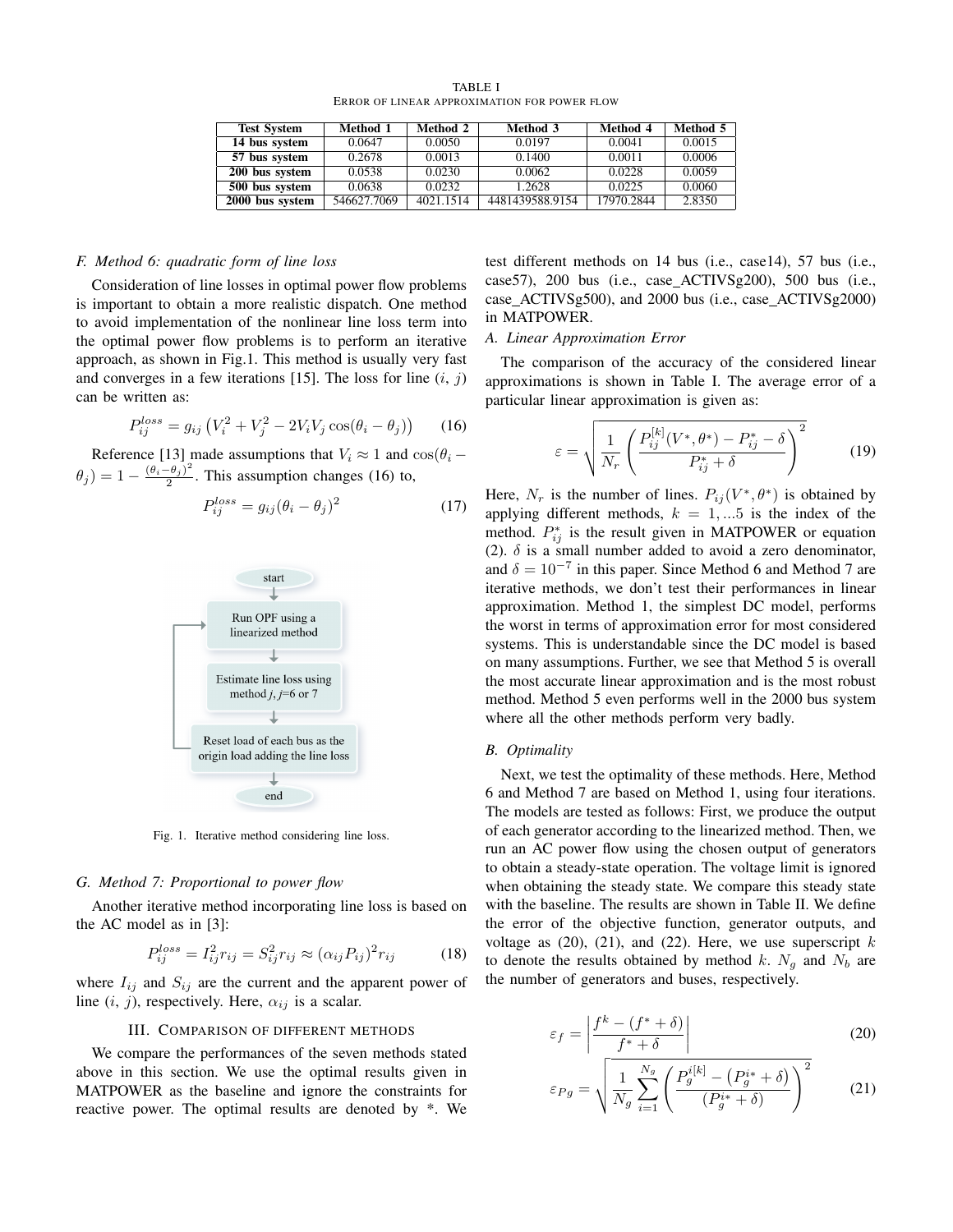| <b>Method</b> | Metric             | 14 bus     | 57 bus | $200$ bus | 500 bus | 2000 bus |
|---------------|--------------------|------------|--------|-----------|---------|----------|
| Method 1      | $\varepsilon_f$    | 0.0119     | 0.0055 | 0.0004    | 0.0026  | 0.0571   |
|               | $\varepsilon_{Pg}$ | 0.7802     | 0.1005 | 0.0005    | 0.0600  | 0.3618   |
|               | $\varepsilon_V$    | 0.0113     | 0.0188 | 0.0480    | 0.0584  | 0.0624   |
|               | $\varepsilon_f$    | 0.1891     | 0.0145 | 0.0697    | 0.9337  | 0.1203   |
| Method 2      | $\varepsilon_{Pg}$ | 26808.7214 | 0.4784 | 0.4221    | 0.8651  | 6.5138   |
|               | $\varepsilon_V$    | 0.0134     | 0.0192 | 0.0479    | 0.0576  | 0.0667   |
|               | $\varepsilon_f$    | 0.1891     | 0.0145 | 0.0818    | 0.9283  | 0.1168   |
| Method 3      | $\varepsilon_{Pg}$ | 26808.7214 | 0.4784 | 0.6847    | 0.8613  | 5.6751   |
|               | $\varepsilon_V$    | 0.0134     | 0.0192 | 0.0479    | 0.0569  | 0.0646   |
|               | $\varepsilon_f$    | 0.1891     | 0.0145 | 0.0817    | 0.9092  | 0.1177   |
| Method 4      | $\varepsilon_{Pq}$ | 26808.7214 | 0.4784 | 0.7852    | 1.0317  | 5.9042   |
|               | $\varepsilon_V$    | 0.0134     | 0.0192 | 0.0479    | 0.0575  | 0.0653   |
| Method 5      | $\varepsilon_f$    | 0.0719     | 3.9516 | 0.0961    | 0.9961  | 0.2915   |
|               | $\varepsilon_{Pq}$ | 1587.4024  | 3.7306 | 0.1153    | 1.0000  | 7.6650   |
|               | $\varepsilon_V$    | 0.0115     | 0.0381 | 0.0480    | 0.0580  | 0.0868   |
|               | $\varepsilon_f$    | 0.0115     | 0.0052 | 0.0004    | 0.0032  | 0.0006   |
| Method 6      | $\varepsilon_{Pq}$ | 0.7802     | 0.0899 | 0.0005    | 0.0956  | 0.3336   |
|               | $\varepsilon_V$    | 0.0113     | 0.0188 | 0.0480    | 0.0589  | 0.0624   |
|               | $\varepsilon_f$    | 0.0115     | 0.0051 | 0.0004    | 0.0032  | 0.0011   |
| Method 7      | $\varepsilon_{Pg}$ | 0.7799     | 0.0887 | 0.0005    | 0.0959  | 0.3332   |
|               | $\varepsilon_V$    | 0.0113     | 0.0188 | 0.0480    | 0.0589  | 0.0624   |

TABLE II OPTIMALITY DIFFERENCES ACROSS METHODS.

$$
\varepsilon_V = \sqrt{\frac{1}{N_b} \sum_{i=1}^{N_b} \left( \frac{V_i^{[k]} - V_i^*}{V_i^*} \right)^2}
$$
 (22)

TABLE III RESULTS OF FEASIBILITY

| <b>Method</b> | Metric                                  | 14 bus         | 57 bus          | <b>2000</b> bus    |
|---------------|-----------------------------------------|----------------|-----------------|--------------------|
|               | $N_{out}$<br>$\rm \bar{\textit{N}}_{b}$ | 0.2143         | 0.0175          | 0.0020             |
| Method 1      | Λ<br>above                              | $\overline{0}$ | 1               | $\overline{0}$     |
|               | N<br>below                              | 3              | $\overline{0}$  | $\overline{\bf 4}$ |
|               | $\overline{\it out}$                    | 0.0189         | 0.0151          | 0.0286             |
|               | Vout<br>$N_h$                           | 0.2143         | 0.0175          | 0.0025             |
| Method 2      | above                                   | $\overline{0}$ | 1               | 5                  |
|               | $_{below}$                              | $\overline{3}$ | $\overline{0}$  | $\overline{0}$     |
|               | .out                                    | 0.0187         | 0.0162          | 0.2479             |
|               | $\mathbf{v}_{out}$<br>$N_h$             | 0.2143         | 0.0175          | 0.0025             |
| Method 3      | Ν<br>above                              | $\Omega$       | 1               | 5                  |
|               | Λ<br>below                              | 3              | $\Omega$        | $\Omega$           |
|               | $\epsilon$ out<br>V                     | 0.0187         | 0.0162          | 0.1980             |
|               | $v_{out}$<br>$N_h$                      | 0.2143         | 0.0175          | 0.0025             |
| Method 4      | Ν<br>above                              | $\theta$       | 1               | 5                  |
|               | N<br>below                              | 3              | $\overline{0}$  | $\overline{0}$     |
|               | $e^{\alpha u t}$                        | 0.0187         | 0.0162          | 0.2056             |
|               | $N_{out}$<br>$N_h$                      | 0.2143         | 0.1930          | 0.0235             |
| Method 5      | above                                   | $\overline{0}$ | $\overline{11}$ | 43                 |
|               | below                                   | 3              | $\overline{0}$  | 4                  |
|               | $\varepsilon_V^{out}$                   | 0.0191         | 0.0479          | 0.3392             |
|               | $N_{out}$<br>$\rm \bar N_b$             | 0.2143         | 0.0175          | 0.0000             |
| Method 6      | above                                   | $\overline{0}$ | ī               | $\overline{0}$     |
|               | below                                   | $\overline{3}$ | $\overline{0}$  | $\overline{0}$     |
|               | $\overline{\it out}$                    | 0.0189         | 0.0152          | 0.0000             |
|               | Vout<br>$N_h$                           | 0.2143         | 0.0175          | 0.0000             |
| Method 7      | above                                   | $\overline{0}$ | 1               | $\overline{0}$     |
|               | below                                   | 3              | $\Omega$        | $\overline{0}$     |
|               | $\overline{\varepsilon^{out}}$<br>'V    | 0.0189         | 0.0152          | 0.0000             |

Method 2-4 usually produce more optimal results when including reactive power, according to [10], [3]. However, we see that Method 2-5 are not robust enough compared to DC-

based methods (Method 1, Method 6, and Method 7) when we only consider active power. Method 6 and Method 7 generally perform better than Method 1. This is likely because including the line loss helps to obtain a more accurate objective function. However, they do not improve the voltage accuracy.

## *C. Feasibility*

Here we test the feasibility of these methods by observing how many buses violate the voltage limits using the linearization. We adopt the same testing process as that for optimality: compare the steady state with the baseline. Since no bus violates the voltage limit in the 200 bus system and 500 bus system, their results are not shown. Here,  $N_{out}$  is the number of buses with voltage violations, and  $N_{above}$ ,  $N_{below}$  give the number of buses above and below the limit respectively.  $\varepsilon_V^{out}$ is the average voltage error of these buses:

$$
\varepsilon_V^{out} = \sqrt{\frac{1}{N_{out}} \sum_{i=1}^{N_{out}} \left(\frac{V_i^{[k]} - V_i^*}{V_i^*}\right)^2}
$$
(23)

The feasibility results are shown in Table III. We could see that Method 2-5 generally worsen the voltage issue compared to DC-based methods. Method 5 performs the worst, causing many buses to have voltage violations, and Method 6 and Method 7 perform better because they help decrease the number of buses with voltage issues.

## *D. Execution Time*

The execution time of running each method 100 times is shown in Table IV. Method 1 is the fastest. Since Method 6 or Method 7 can be regarded as iterative progress based on Method 1, the time for Method 6 or Method 7 is slightly over four times as that for Method 1. When the system is relatively small, Method 2-5 need about twice the running time of Method 1. However, as the network size grows, the